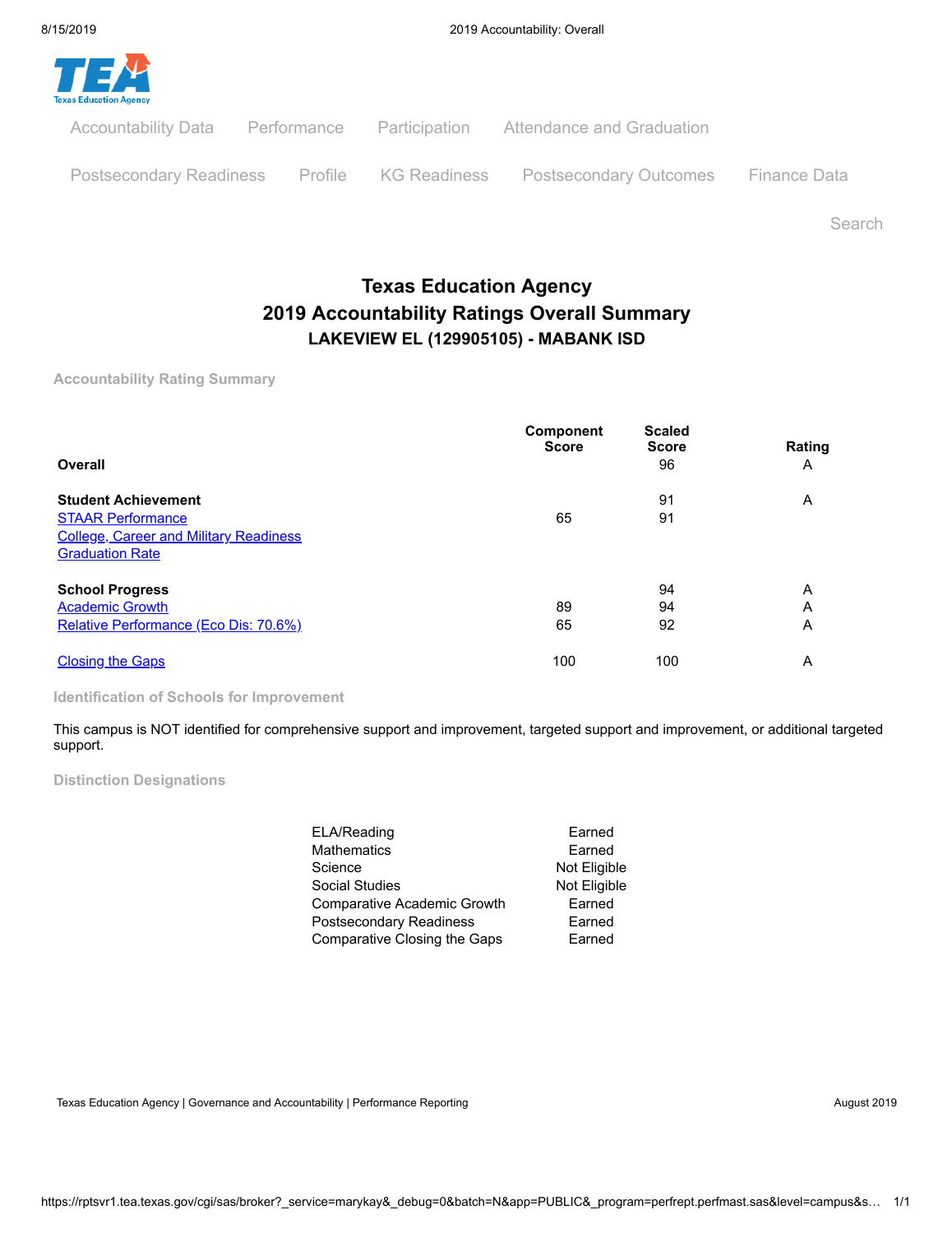#### **TEXAS EDUCATION AGENCY 2019 Distinction Designation Summary Academic Achievement in English Language Arts/Reading LAKEVIEW EL (129905105) - MABANK ISD Campus Type: Elementary**

| Indicator                                               | <b>Indicator</b><br><b>Score</b> | Quartile       |
|---------------------------------------------------------|----------------------------------|----------------|
| Attendance Rate                                         | 96.2%                            | Q <sub>2</sub> |
| Accelerated Student Progress in ELA/Reading             | 34.0%                            | Q <sub>1</sub> |
|                                                         | 22.0%                            |                |
| Grade 3 Reading Performance (Masters Grade Level)       |                                  | Q <sub>2</sub> |
| Grade 4 Reading Performance (Masters Grade Level)       | 38.0%                            | Q1             |
| Grade 4 Writing Performance (Masters Grade Level)       | 10.0%                            | Q1             |
| Grade 5 Reading Performance (Masters Grade Level)       |                                  |                |
| Grade 6 Reading Performance (Masters Grade Level)       |                                  |                |
| Grade 7 Reading Performance (Masters Grade Level)       |                                  |                |
| Grade 7 Writing Performance (Masters Grade Level)       |                                  |                |
| Grade 8 Reading Performance (Masters Grade Level)       |                                  |                |
| English I Performance (Masters Grade Level)             |                                  |                |
| English II Performance (Masters Grade Level)            |                                  |                |
| AP/IB Examination Participation: ELA                    |                                  |                |
| AP/IB Examination Results (Examinees >= Criterion): ELA |                                  |                |
| <b>SAT/ACT Participation</b>                            |                                  |                |
| Average SAT Score: Reading and Writing                  |                                  |                |
| Average ACT Score: ELA                                  |                                  |                |
| Advanced/Dual-Credit Completion: ELA/Reading (9-12)     |                                  |                |
| <b>Total Indicators for ELA/Reading</b>                 |                                  | 3 of 5         |

Distinction Campus Outcome: 3 of 5 eligible indicators in Q1 (Top Quartile)

3 of  $5 = 60%$ 

Distinction Target: Elementary = 50% or higher

## **DISTINCTION EARNED**

Blank values for an indicator score occur if the indicator is not applicable to that campus or does not meet the minimum size of 10 students.

Blank values for a quartile occur if there are fewer than 20 campuses in the campus comparison group with data for each qualifying indicator.

The attendance rate indicator is not subject specific; therefore, it applies to ELA/reading, mathematics, science, and social studies. Consequently, this indicator cannot be the sole measure used by a campus to attain a distinction.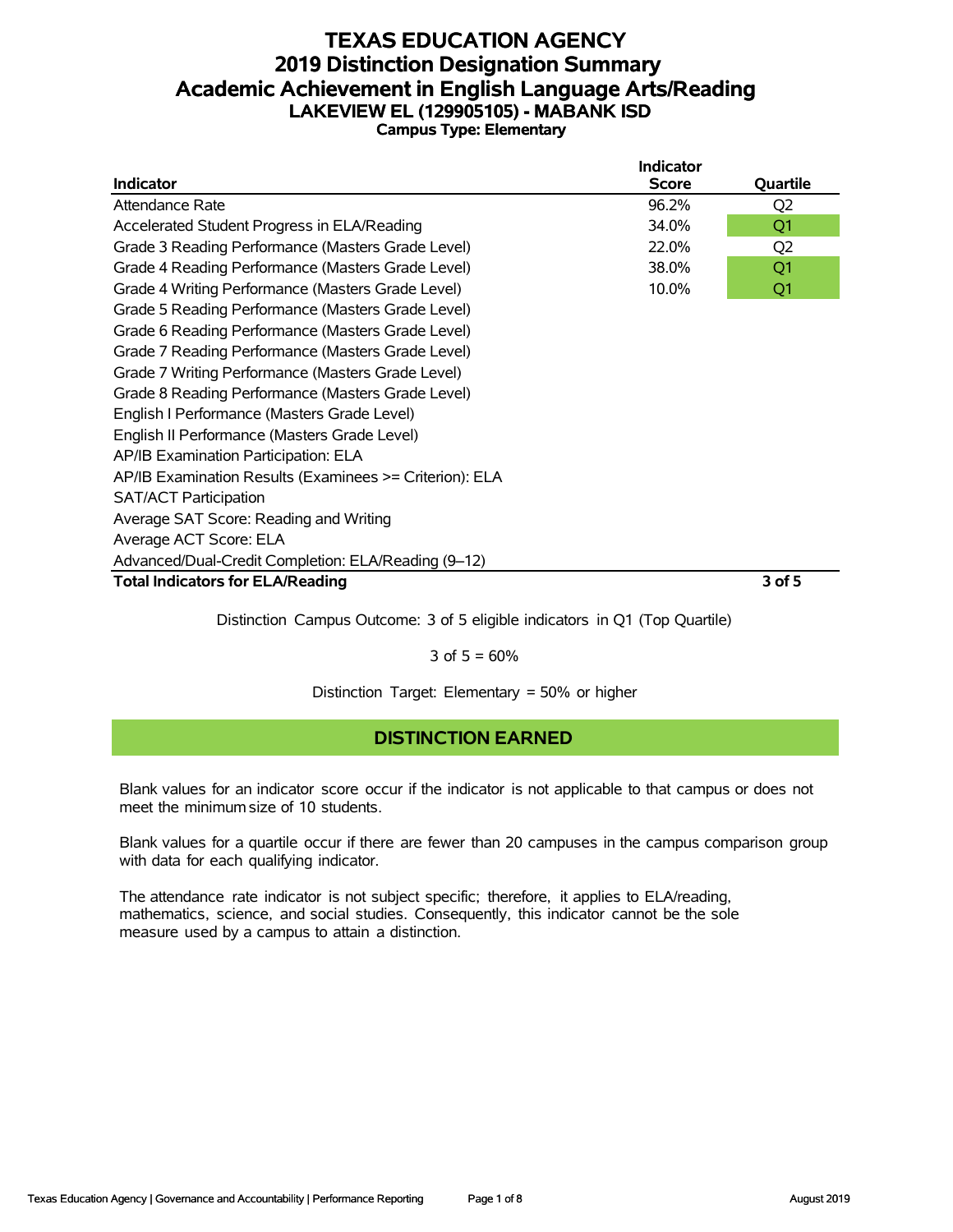#### **TEXAS EDUCATION AGENCY 2019 Distinction Designation Summary Academic Achievement in Mathematics LAKEVIEW EL (129905105) - MABANK ISD Campus Type: Elementary**

|                                                                 | <b>Indicator</b> |                |
|-----------------------------------------------------------------|------------------|----------------|
| <b>Indicator</b>                                                | <b>Score</b>     | Quartile       |
| Attendance Rate                                                 | 96.2%            | Q <sub>2</sub> |
| Accelerated Student Progress in Mathematics                     | 63.0%            | Q1             |
| Grade 3 Mathematics Performance (Masters Grade Level)           | 37.0%            | Q1             |
| Grade 4 Mathematics Performance (Masters Grade Level)           | 70.0%            | Q1             |
| Grade 5 Mathematics Performance (Masters Grade Level)           |                  |                |
| Grade 6 Mathematics Performance (Masters Grade Level)           |                  |                |
| Grade 7 Mathematics Performance (Masters Grade Level)           |                  |                |
| Grade 8 Mathematics Performance (Masters Grade Level)           |                  |                |
| Algebra I by Grade 8 - Participation                            |                  |                |
| Algebra I Performance (Masters Grade Level)                     |                  |                |
| AP/IB Examination Participation: Mathematics                    |                  |                |
| AP/IB Examination Results (Examinees >= Criterion): Mathematics |                  |                |
| <b>SAT/ACT Participation</b>                                    |                  |                |
| Average SAT Score: Mathematics                                  |                  |                |
| Average ACT Score: Mathematics                                  |                  |                |
| Advanced/Dual-Credit Completion: Mathematics (9-12)             |                  |                |
| <b>Total Indicators for Mathematics</b>                         |                  | 3 of 4         |

Distinction Campus Outcome: 3 of 4 eligible indicators in Q1 (Top Quartile)

#### 3 of  $4 = 75%$

Distinction Target: Elementary = 50% or higher

#### **DISTINCTION EARNED**

Blank values for an indicator score occur if the indicator is not applicable to that campus or does not meet the minimum size of 10 students.

Blank values for a quartile occur if there are fewer than 20 campuses in the campus comparison group with data for each qualifying indicator.

The attendance rate indicator is not subject specific; therefore, it applies to ELA/reading, mathematics, science, and social studies. Consequently, this indicator cannot be the sole measure used by a campus to attain a distinction.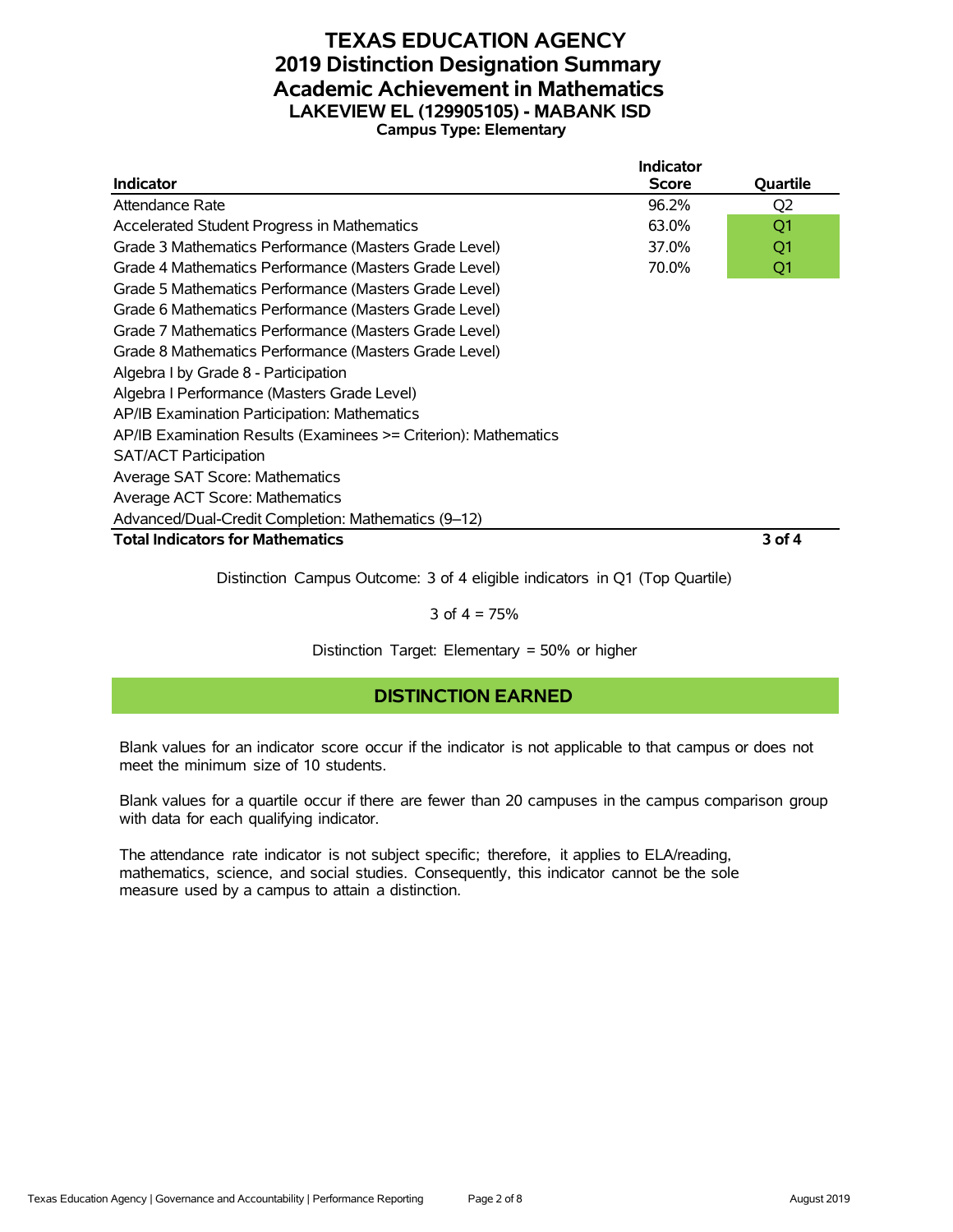## **TEXAS EDUCATION AGENCY 2019 Distinction Designation Summary Academic Achievement in Science LAKEVIEW EL (129905105) - MABANK ISD Campus Type: Elementary**

**This campus is not eligible for this Distinction Designation. See the** *2019 Accountability Manual* **for more information.**

### **NOT ELIGIBLE**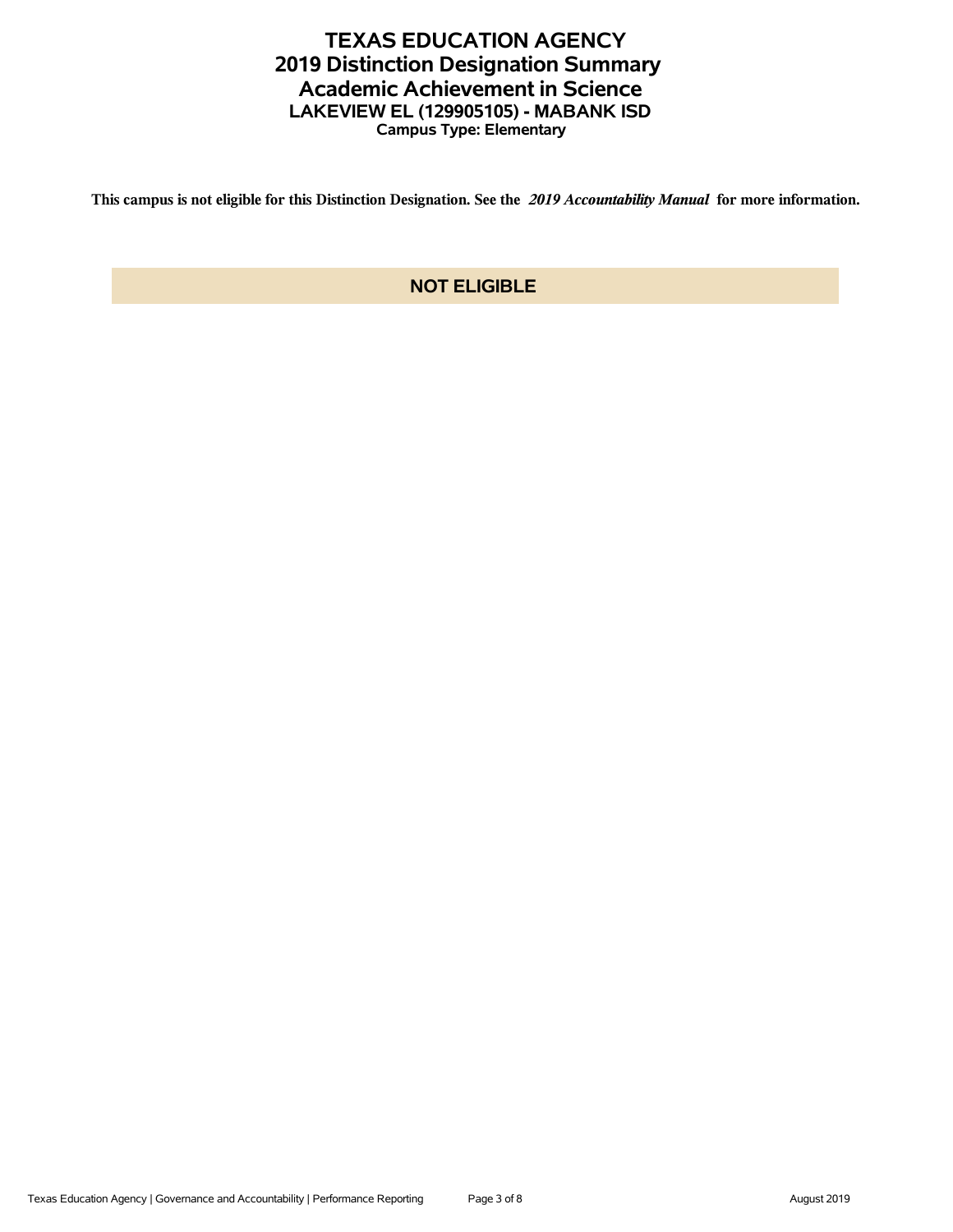## **TEXAS EDUCATION AGENCY 2019 Distinction Designation Summary Academic Achievement in Social Studies LAKEVIEW EL (129905105) - MABANK ISD Campus Type: Elementary**

**This campus is not eligible for this Distinction Designation. See the** *2019 Accountability Manual* **for more information.**

### **NOT ELIGIBLE**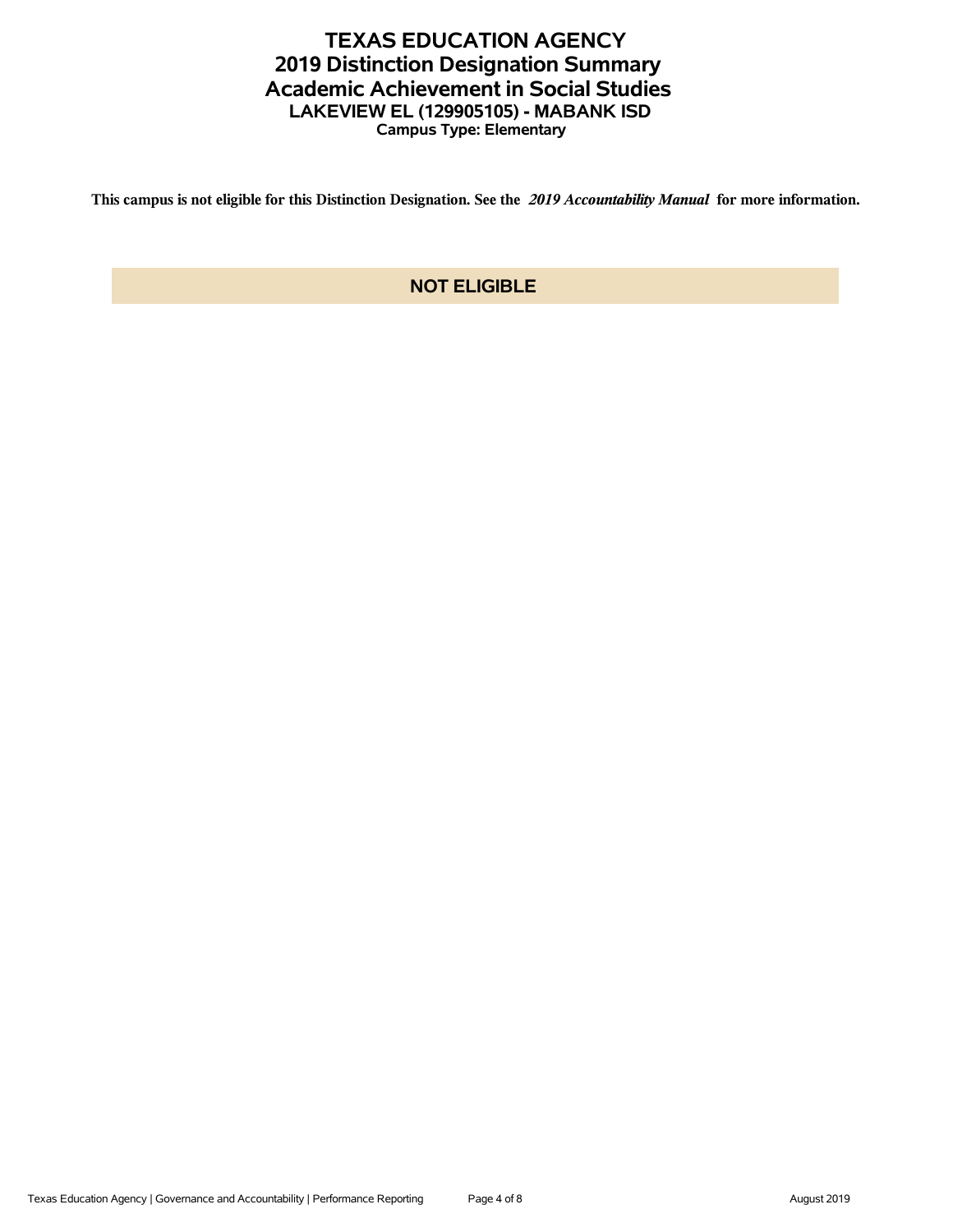#### **TEXAS EDUCATION AGENCY 2019 Distinction Designation Summary Top 25 Percent: Comparative Academic Growth (AG) LAKEVIEW EL (129905105) - MABANK ISD Campus Type: Elementary**

|                                                   |                                | ΑU           |
|---------------------------------------------------|--------------------------------|--------------|
|                                                   |                                | Scaled       |
| <b>Campus Name</b>                                | <b>District Name</b>           | <b>Score</b> |
| <b>LAKEVIEW EL (129905105)</b>                    | <b>MABANK ISD</b>              | 94           |
| 1 SEYMOUR EL (012901101)                          | <b>SEYMOUR ISD</b>             | 91           |
| 2 O M ROBERTS EL (020905109)                      | <b>BRAZOSPORT ISD</b>          | 90           |
| 3 BRANDON EL (003903121)                          | <b>LUFKIN ISD</b>              | 88           |
| 4 PEREZ EL (137901110)                            | <b>KINGSVILLE ISD</b>          | 88           |
| 5 ALPINE EL (022901101)                           | <b>ALPINE ISD</b>              | 86           |
| 6 BIG SANDY EL (230901101)                        | <b>BIG SANDY ISD</b>           | 82           |
| 7 SOUTHSIDE EL (129905104)                        | <b>MABANK ISD</b>              | 82           |
| 8 NEW DEAL EL (152902101)                         | <b>NEW DEAL ISD</b>            | 77           |
| 9 SPRINGTOWN RENO EL (184902107)                  | SPRINGTOWN ISD                 | 75           |
| 10 WALTER MOSES BURTON EL (079907134)             | <b>FORT BEND ISD</b>           | 75           |
| 11 EARNEST O WOODS INT (234907101)                | <b>WILLS POINT ISD</b>         | 74           |
| 12 HOOKS EL (019902102)                           | <b>HOOKS ISD</b>               | 74           |
| 13 TEAGUE EL (081904102)                          | <b>TEAGUE ISD</b>              | 74           |
| 14 HIGHLAND PARK EL (188903101)                   | <b>HIGHLAND PARK ISD</b>       | 72           |
| 15 LAMAR EL (091903113)                           | <b>DENISON ISD</b>             | 69           |
| 16 SPRINGTOWN EL (184902106)                      | <b>SPRINGTOWN ISD</b>          | 69           |
| 17 AKIN EL (095903102)                            | <b>HALE CENTER ISD</b>         | 67           |
| 18 COLEMAN EL (042901102)                         | <b>COLEMAN ISD</b>             | 67           |
| 19 LIBERTY EL (220915105)                         | AZLE ISD                       | 67           |
| 20 LAKEVIEW EL (191901105)                        | <b>CANYON ISD</b>              | 62           |
| 21 OLIVER EL (127906101)                          | <b>STAMFORD ISD</b>            | 62           |
| 22 RICARDO EL (137902101)                         | <b>RICARDO ISD</b>             | 62           |
| 23 AUDRE AND BERNARD RAPOPORT ACADEMY (161802101) | RAPOPORT ACADEMY PUBLIC SCHOOL | 59           |
| 24 J B STEPHENS EL (025901101)                    | <b>BANGS ISD</b>               | 59           |
| 25 JUNCTION EL (134901101)                        | <b>JUNCTION ISD</b>            | 59           |
| 26 MOODY EL (161910101)                           | MOODY ISD                      | 59           |
| 27 CHARLOTTE EL (007901101)                       | <b>CHARLOTTE ISD</b>           | 58           |
| 28 HEMPHILL EL (202903101)                        | <b>HEMPHILL ISD</b>            | 58           |
| 29 HILLCREST EL (125901101)                       | <b>ALICE ISD</b>               | 58           |
| 30 MITCHELL EL (021902119)                        | <b>BRYAN ISD</b>               | 58           |
| 31 SAMUEL HOUSTON EL (236902103)                  | <b>HUNTSVILLE ISD</b>          | 58           |
| 32 J K HILEMAN EL (034907101)                     | <b>QUEEN CITY ISD</b>          | 57           |
| 33 MCCAMEY PRI (231901102)                        | <b>MCCAMEY ISD</b>             | 56           |
| 34 DEKALB EL (019901102)                          | <b>DEKALB ISD</b>              | 54           |
| 35 GILBERT J MIRCOVICH ELEMENTARY (205903104)     | <b>INGLESIDE ISD</b>           | 54           |
| 36 JEFFERSON EL (155901102)                       | <b>JEFFERSON ISD</b>           | 51           |
| 37 EAST EL (025902109)                            | BROWNWOOD ISD                  |              |
| 38 KOUNTZE EL (100903101)                         | <b>KOUNTZE ISD</b>             |              |
| 39 SOUTH EL (110902105)                           | LEVELLAND ISD                  |              |
| 40 WASHINGTON EL (114901113)                      | <b>BIG SPRING ISD</b>          |              |
|                                                   |                                |              |

Top 25 Percent: Comparative Academic Growth Target = Academic Growth Scaled Score of 75

#### **DISTINCTION EARNED**

Blank values for an Academic Growth Scaled Score occur if the indicator is not applicable to that campus or does not meet the minimum size of 10.

Where Academic Growth Scaled Scores are identical, the campuses are listed alphabetically by campus name.

**AG**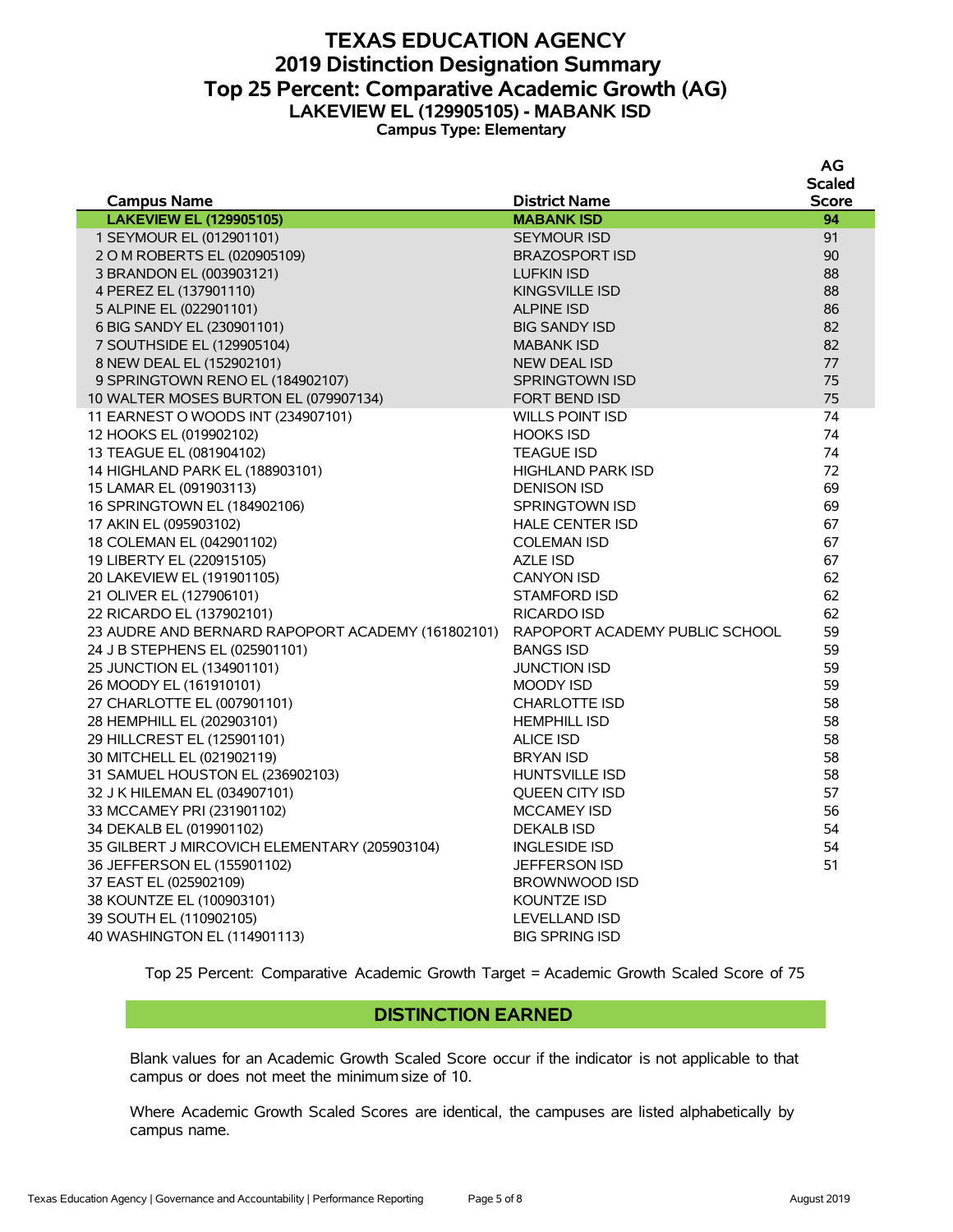#### **TEXAS EDUCATION AGENCY 2019 Distinction Designation Summary Top 25 Percent: Comparative Closing the Gaps (CTG) LAKEVIEW EL (129905105) - MABANK ISD Campus Type: Elementary**

|                                                   |                                | <b>CTG</b>    |
|---------------------------------------------------|--------------------------------|---------------|
|                                                   |                                | <b>Scaled</b> |
| <b>Campus Name</b>                                | <b>District Name</b>           | <b>Score</b>  |
| <b>LAKEVIEW EL (129905105)</b>                    | <b>MABANK ISD</b>              | 100           |
| 1 PEREZ EL (137901110)                            | <b>KINGSVILLE ISD</b>          | 100           |
| 2 SEYMOUR EL (012901101)                          | <b>SEYMOUR ISD</b>             | 92            |
| 3 O M ROBERTS EL (020905109)                      | <b>BRAZOSPORT ISD</b>          | 89            |
| 4 SOUTH EL (110902105)                            | <b>LEVELLAND ISD</b>           | 87            |
| 5 BIG SANDY EL (230901101)                        | <b>BIG SANDY ISD</b>           | 86            |
| 6 HOOKS EL (019902102)                            | <b>HOOKS ISD</b>               | 85            |
| 7 BRANDON EL (003903121)                          | <b>LUFKIN ISD</b>              | 83            |
| 8 SOUTHSIDE EL (129905104)                        | <b>MABANK ISD</b>              | 81            |
| 9 ALPINE EL (022901101)                           | <b>ALPINE ISD</b>              | 78            |
| 10 NEW DEAL EL (152902101)                        | <b>NEW DEAL ISD</b>            | 76            |
| 11 RICARDO EL (137902101)                         | RICARDO ISD                    | 75            |
| 12 TEAGUE EL (081904102)                          | <b>TEAGUE ISD</b>              | 75            |
| 13 HIGHLAND PARK EL (188903101)                   | <b>HIGHLAND PARK ISD</b>       | 73            |
| 14 SPRINGTOWN EL (184902106)                      | <b>SPRINGTOWN ISD</b>          | 73            |
| 15 LIBERTY EL (220915105)                         | AZLE ISD                       | 72            |
| 16 WALTER MOSES BURTON EL (079907134)             | FORT BEND ISD                  | 72            |
| 17 AUDRE AND BERNARD RAPOPORT ACADEMY (161802101) | RAPOPORT ACADEMY PUBLIC SCHOOL | 68            |
| 18 SPRINGTOWN RENO EL (184902107)                 | <b>SPRINGTOWN ISD</b>          | 68            |
| 19 LAMAR EL (091903113)                           | <b>DENISON ISD</b>             | 67            |
| 20 AKIN EL (095903102)                            | <b>HALE CENTER ISD</b>         | 65            |
| 21 EARNEST O WOODS INT (234907101)                | <b>WILLS POINT ISD</b>         | 65            |
| 22 HILLCREST EL (125901101)                       | <b>ALICE ISD</b>               | 62            |
| 23 LAKEVIEW EL (191901105)                        | <b>CANYON ISD</b>              | 62            |
| 24 J B STEPHENS EL (025901101)                    | <b>BANGS ISD</b>               | 59            |
| 25 CHARLOTTE EL (007901101)                       | <b>CHARLOTTE ISD</b>           | 56            |
| 26 J K HILEMAN EL (034907101)                     | <b>OUEEN CITY ISD</b>          | 56            |
| 27 MOODY EL (161910101)                           | MOODY ISD                      | 50            |
| 28 COLEMAN EL (042901102)                         | <b>COLEMAN ISD</b>             | 48            |
| 29 HEMPHILL EL (202903101)                        | <b>HEMPHILL ISD</b>            | 48            |
| 30 OLIVER EL (127906101)                          | STAMFORD ISD                   | 48            |
| 31 WASHINGTON EL (114901113)                      | <b>BIG SPRING ISD</b>          | 47            |
| 32 GILBERT J MIRCOVICH ELEMENTARY (205903104)     | <b>INGLESIDE ISD</b>           | 41            |
| 33 MITCHELL EL (021902119)                        | <b>BRYAN ISD</b>               | 35            |
| 34 JUNCTION EL (134901101)                        | <b>JUNCTION ISD</b>            | 34            |
| 35 JEFFERSON EL (155901102)                       | <b>JEFFERSON ISD</b>           | 31            |
| 36 DEKALB EL (019901102)                          | <b>DEKALB ISD</b>              | 30            |
| 37 EAST EL (025902109)                            | <b>BROWNWOOD ISD</b>           | 30            |
| 38 KOUNTZE EL (100903101)                         | KOUNTZE ISD                    | 30            |
| 39 MCCAMEY PRI (231901102)                        | <b>MCCAMEY ISD</b>             | 30            |
| 40 SAMUEL HOUSTON EL (236902103)                  | <b>HUNTSVILLE ISD</b>          | 30            |
|                                                   |                                |               |

Top 25 Percent: Comparative Closing the Gaps Target = Closing the Gaps Scaled Score of 76

#### **DISTINCTION EARNED**

Blank values for a Closing the Gaps Scaled Score occur if the indicator is not applicable to that campus or does not meet the minimum size of 10.

Where Closing the Gaps Scaled Scores are identical, the campuses are listed alphabetically by campus name.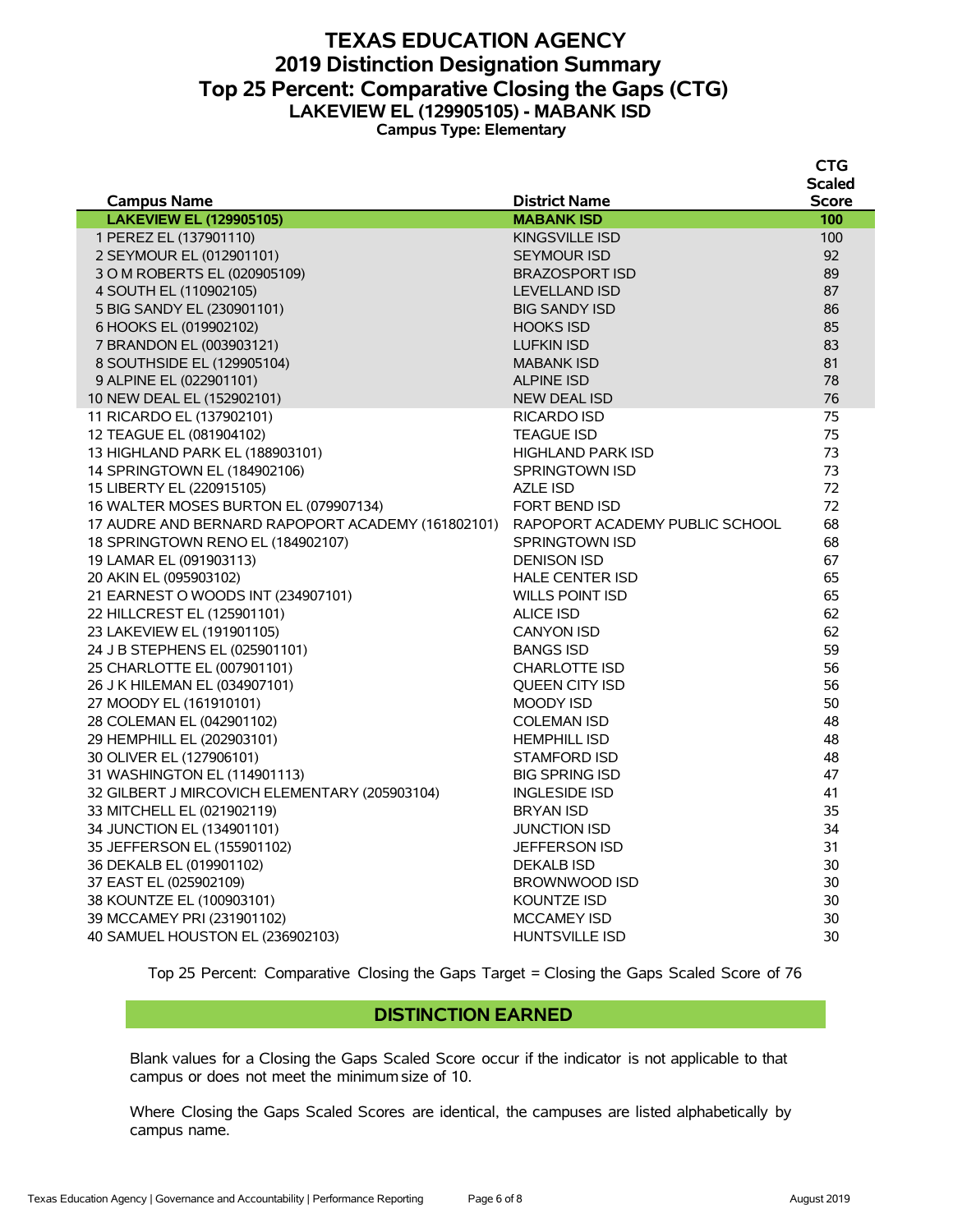### **TEXAS EDUCATION AGENCY 2019 Distinction Designation Summary Postsecondary Readiness LAKEVIEW EL (129905105) - MABANK ISD Campus Type: Elementary**

|                                                                                           | Indicator    |            |
|-------------------------------------------------------------------------------------------|--------------|------------|
| Indicator                                                                                 | <b>Score</b> | Quartile   |
| Pct of STAAR Results at Meets Grade Level or Above (All Subjects)                         | 65.0%        | O1         |
| Pct of Grade 3–8 Results at Meets Grade Level or Above in Both<br>Reading and Mathematics | 54.0%        | Q1         |
| Four-Year Longitudinal Graduation Rate                                                    |              |            |
| Four-Year Longitudinal Graduation Plan Rate                                               |              |            |
| <b>TSI Criteria Graduates</b>                                                             |              |            |
| College, Career, and Military Ready Graduates                                             |              |            |
| <b>SAT/ACT Participation</b>                                                              |              |            |
| AP/IB Examination Participation: Any Subject                                              |              |            |
| <b>CTE Coherent Sequence Graduates</b>                                                    |              |            |
| <b>Total Indicators for Postsecondary Readiness</b>                                       |              | $2$ of $2$ |

Evaluation of campus outcomes: 2 of 2 eligible indicators in Q1 (Top Quartile)

2 of  $2 = 100%$ 

Distinction Target: Elementary = 50% or higher

#### **DISTINCTION EARNED**

Blank values for an indicator score occur if the indicator is not applicable to that campus or does not meet the minimum size of 10 students.

Blank values for a quartile occur if there are fewer than 20 campuses in the campus comparison group with data for each qualifying indicator.